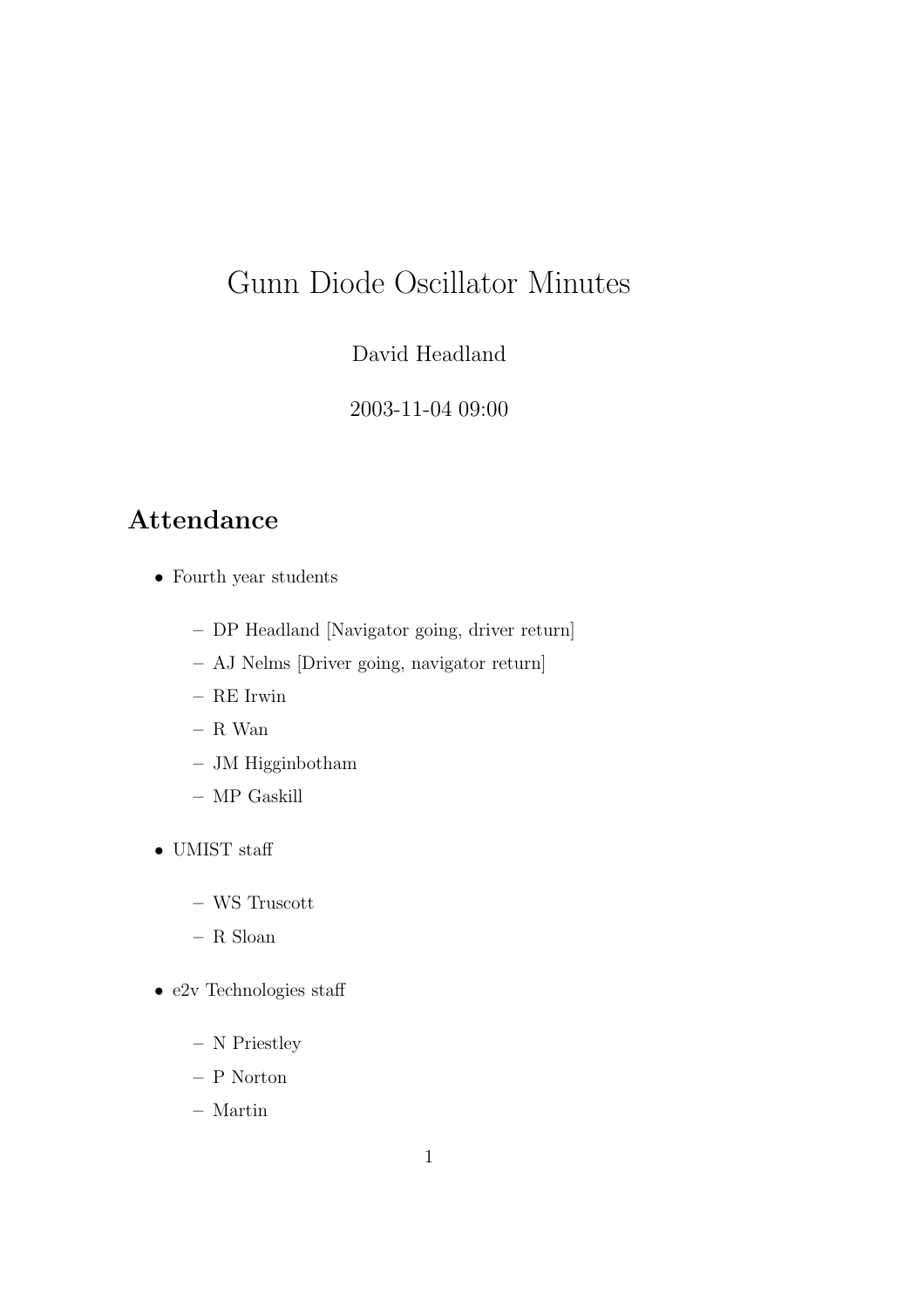### Introduction from e2v

- The company was part of GEC.
- This split half into BAE Systems and half into Marconi.
- This company was sold to venture capitalists 3I.
- 3I don't dictate markets and technologies as Marconi did, this is left to e2v to decide upon.
- e2v can buy and sell businesses within the company.
- The Lincoln site is almost entirely dedicated to microwave products.
- 94 GHz radars developed there are to be used on the Brimstone missile system.
- A lot of the business is geared towards defence.
- The company started with free electron technology.
- Nowadays the main business concentrates on solid state technology.
- Power output is an advantage for free electron devices.

## Our presentation to e2v

- The presentation was carried out as practised.
- Notes were taken by e2v staff during the presentation.
- A laugh was raised when it was suggested that "planar circuits are quite simple".
- A planar circuit in a heatsink was shown when we mentioned it.
- Reasoning for wanting an 87 GHz device was asked for. The response was that three would be combined to form a 260 GHz oscillator.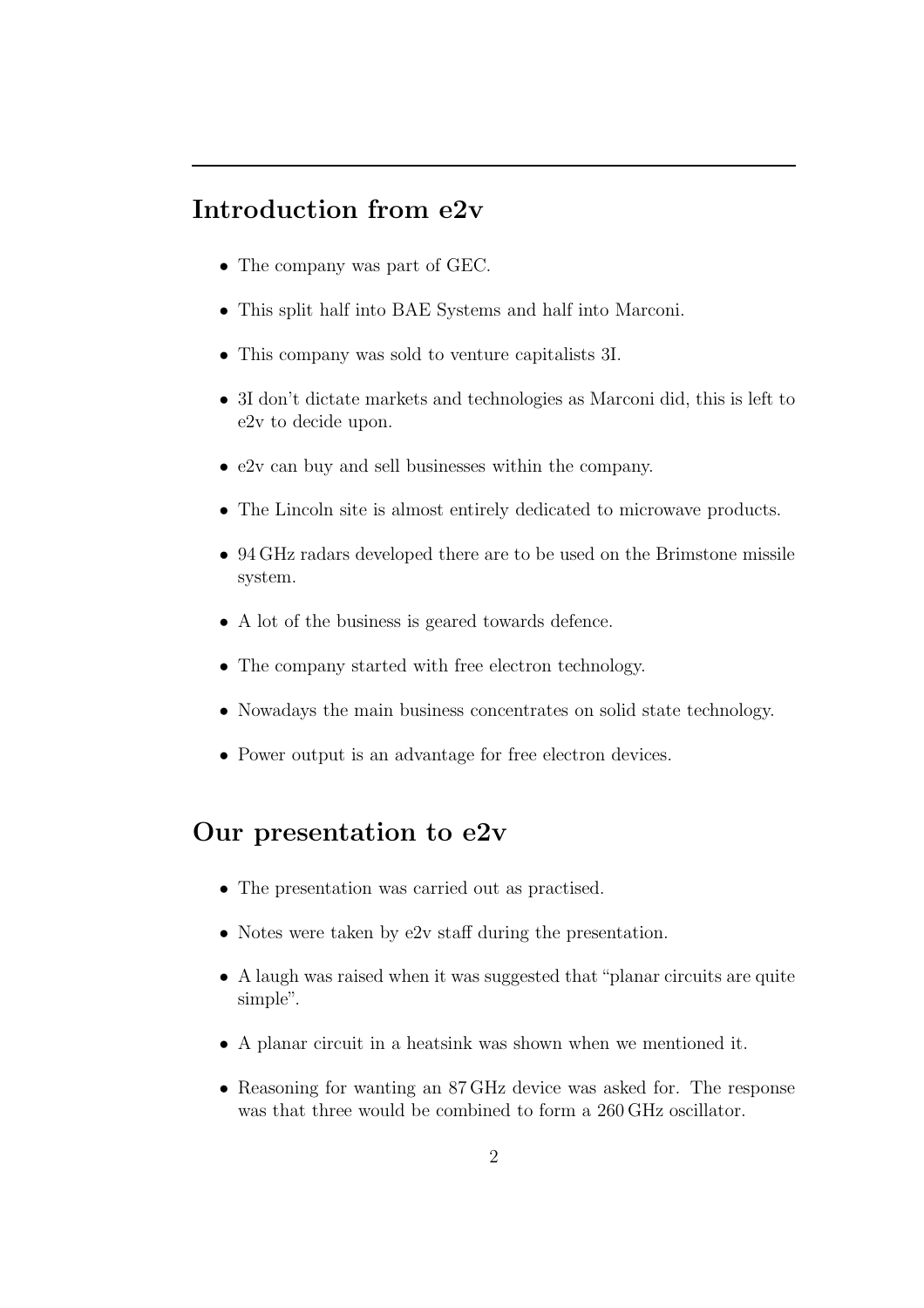### Comments by e2v

- GaAs vs InP
	- There is probably only one group of people in the world manufacturing InP Gunn diodes, based in France.
	- A company in the USA has many.
	- e2v will provide contact details for the USA company who may be willing to send some free samples.
	- InP is very temperature dependant and brittle.
	- GaAs will require operation in the second harmonic mode for our frequency.
	- The current spike in Gunn diodes is very short so produces many harmonics.
	- The second and subsequent harmonics can then easily be extracted.
- Waveguide vs planar
	- Suggested giving up on the planar approach.
	- There would be too many problems anticipated.
	- Planar circuits have a very bad Q value.
- Waveguide manufacture
	- A small waveguide was shown to the group.
	- Waveguides can be mass machined to the required tolerances.
	- Waveguide 27 will be required for us  $(2.54 \times 1.27 \text{ mm})$ .
	- Working under a microscope will be required.

#### Questions to e2v

- What would they use for simulations?
	- Momentum.
	- HFSS.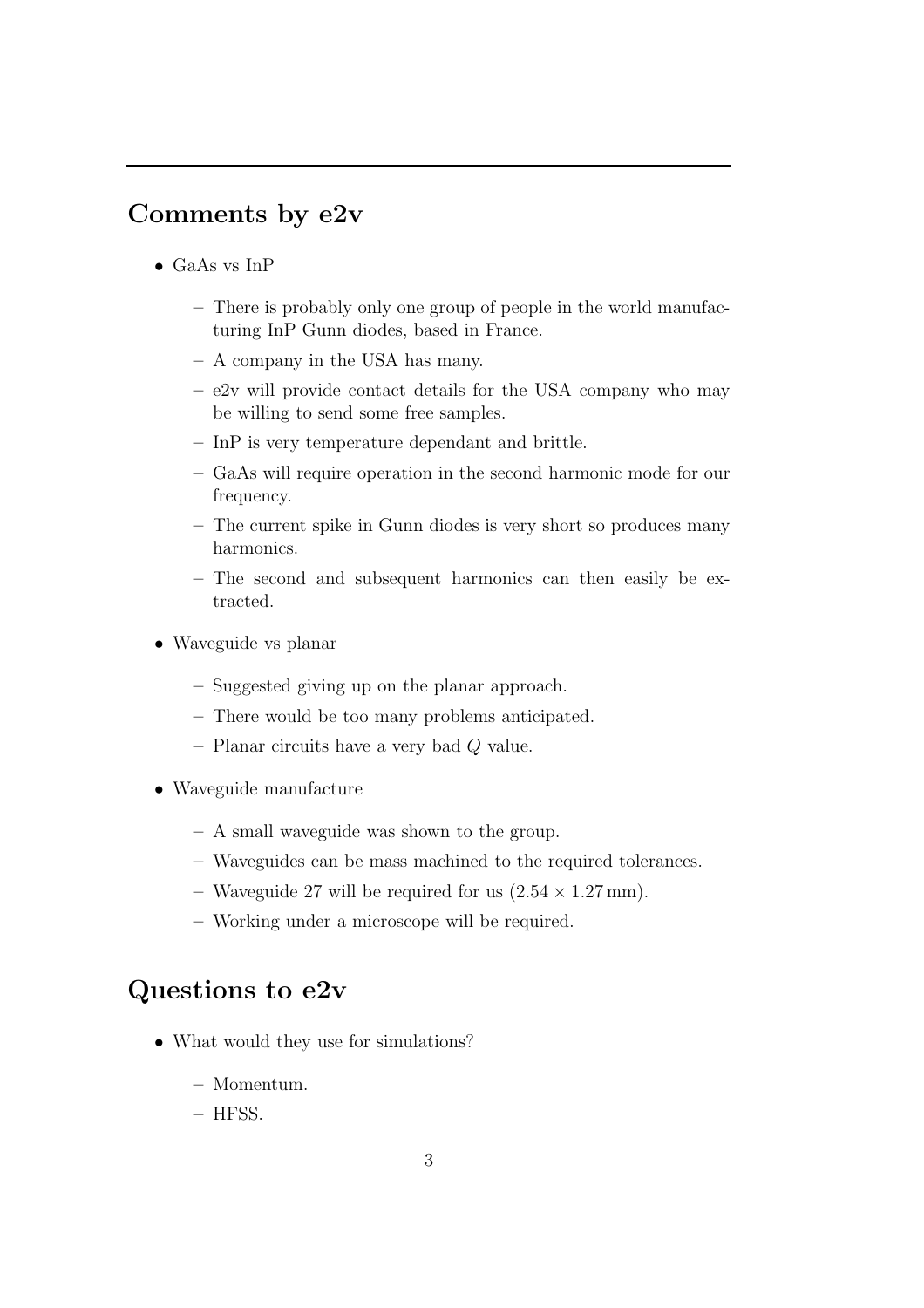- Can you supply Gunn diodes?
	- Yes.
	- Packaged ready for waveguides (F8).
- Can they produce resonant caps?
	- Yes.
	- Design is very empirical.
	- Simulation will be very difficult.
	- 94 GHz caps have a diameter of approximately 2 mm.
	- 77 GHz caps have a diameter of approximately 2.5 mm.
- Will heat be a problem in waveguide?
	- Probably not.
	- It certainly won't be a major issue in a prototype.
- What tests would e2v perform whilst developing a device?
	- Power measurements.
	- Spectrum analysis.
	- Voltage vs frequency relationship (should be positive).
	- Phase noise (should be approximately 75–80 dB/Hz at 100 kHz offset).
		- ∗ This is the peak sharpness on the spectrum analyser.
		- ∗ We may have difficulty measuring it.
	- For this project, only measure thermal effects as an academic exercise.
- Will e2v machine cavities?
	- Yes.
	- They will require a mechanical drawing.
	- The machinist is flexible, so perfect drawings are not completely essential.
	- Aluminium or brass can be used.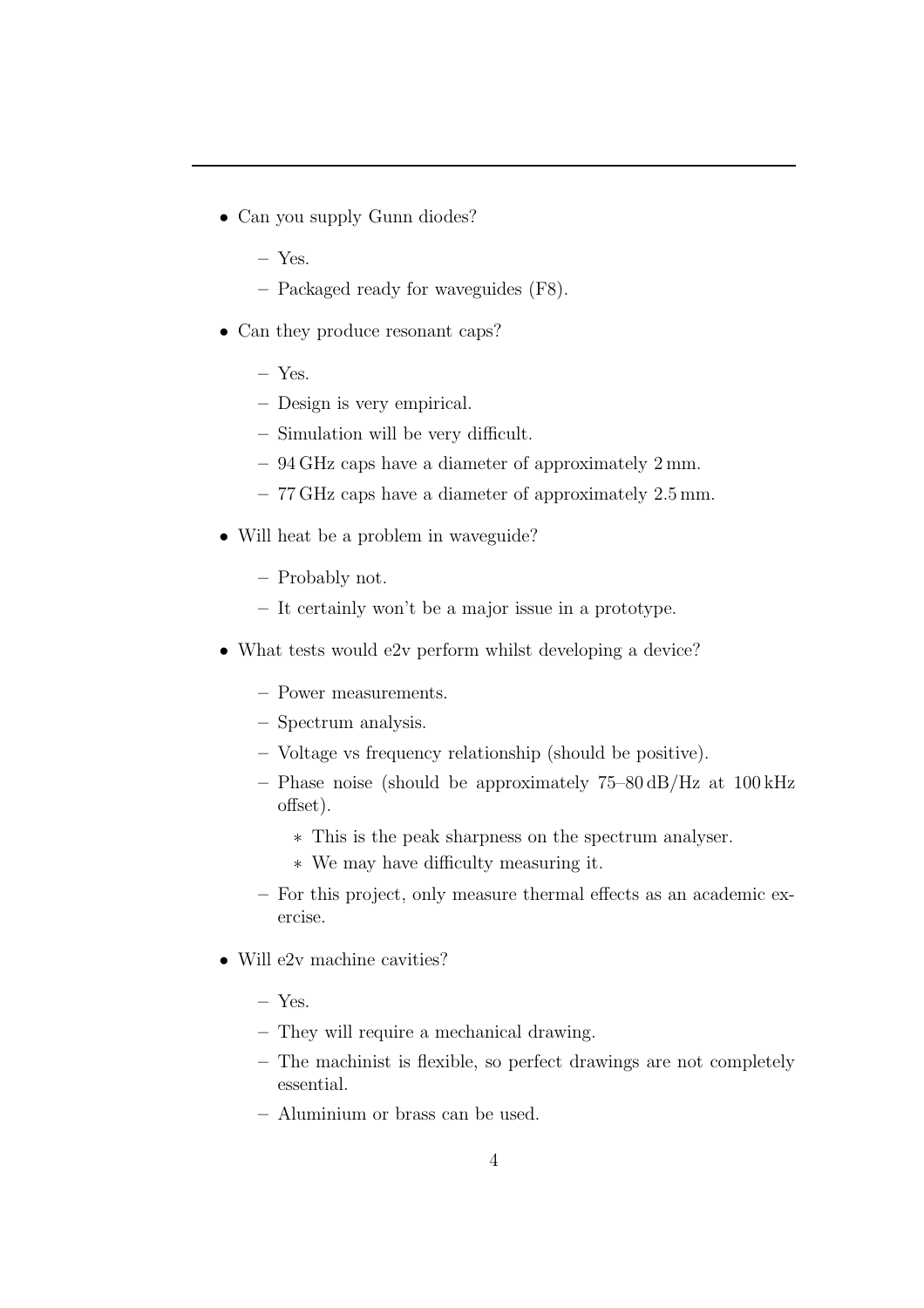- Waveguides do not need to be gold plated.
- Do you have any good device models?
	- Not for waveguide simulations.
	- Different engineering approaches are apparent within the company.
	- There are no models of the Gunn diode that work correctly.
	- Simulation may be a good idea for the multiple Gunn diode approach.
	- e2v will help us to get started.
	- Power combining in the second harmonic will be covering completely new ground.
- Do you have any general practical advice?
	- They will write a target specification.
	- This will attempt to reduce the number of unknown in the project to make it more achievable.
	- The fundamental issues should be sorted out at the start.
	- Allow time for hardware to be built later on in the project.

#### Points made by e2v

- Attention must be paid to the biasing circuit PCB as it is key to the operation of waveguide Gunn diode oscillators.
- Don't just assume this is generally metal work burrs can cause major problems, and joints must be very tight.
- A tour of the factory was given.
- A decision should be made during the planning stage on the waveguide type : a single block, clamped or soldered waveguide.
- Philip Norton's email address was obtained: philip.norton@e2vtechnologies.com
- e2v will provide a list of recommended papers.
- WS Truscott and R Sloan discussed test equipment.
- Advice to get hands on experience was reiterated by e2v.